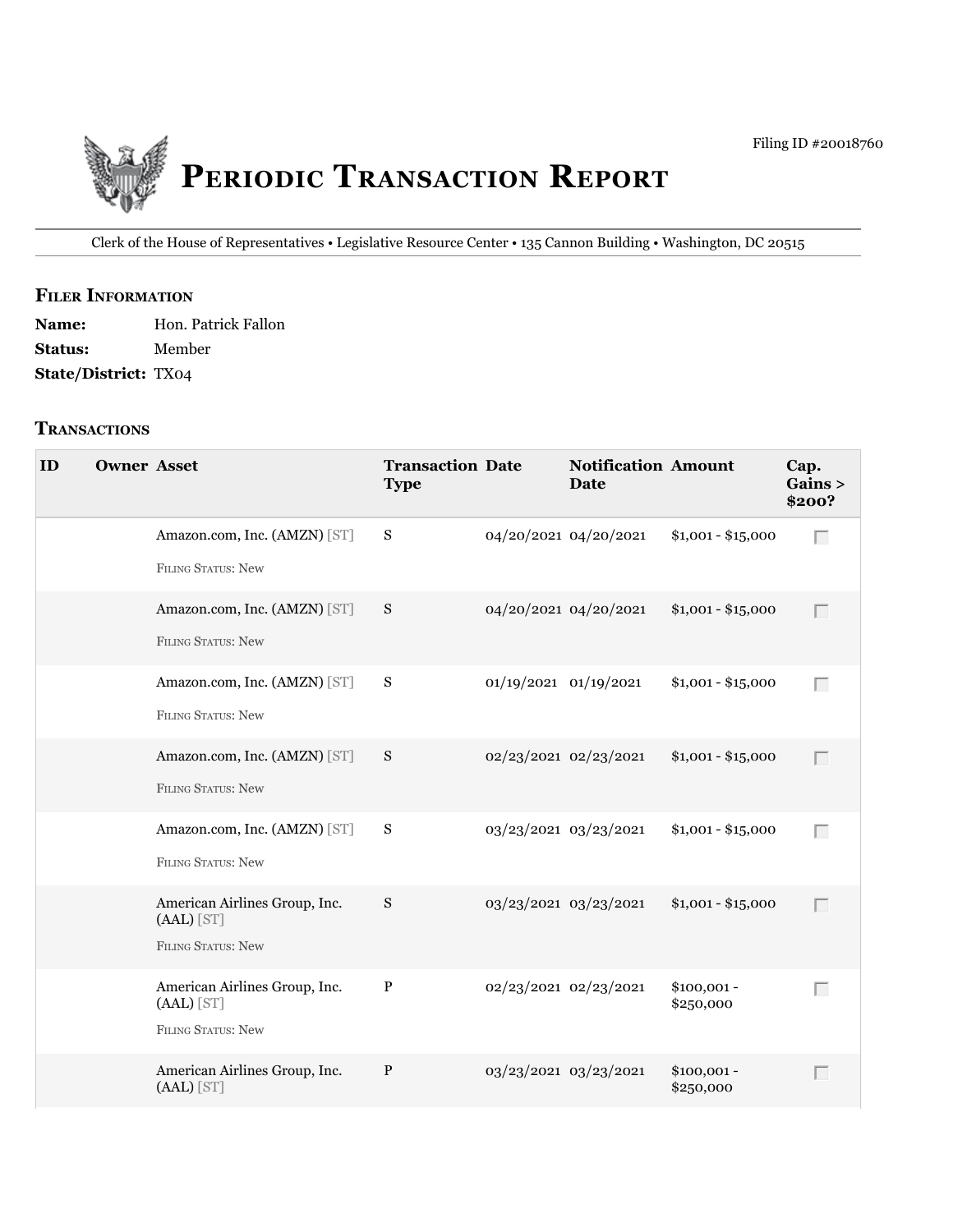| ID | <b>Owner Asset</b> |                                                                            | <b>Transaction Date</b><br><b>Type</b> |                       | <b>Notification Amount</b><br><b>Date</b> |                             | Cap.<br>Gains ><br>\$200? |
|----|--------------------|----------------------------------------------------------------------------|----------------------------------------|-----------------------|-------------------------------------------|-----------------------------|---------------------------|
|    |                    | <b>FILING STATUS: New</b>                                                  |                                        |                       |                                           |                             |                           |
|    |                    | American Airlines Group, Inc.<br>$(AAL)$ [ST]<br>FILING STATUS: New        | S                                      | 03/22/2021 03/22/2021 |                                           | $$100,001 -$<br>\$250,000   | Г                         |
|    |                    | American Airlines Group, Inc.<br>$(AAL)$ [ST]<br>FILING STATUS: New        | ${\bf S}$                              |                       | 02/23/2021 02/23/2021                     | $$1,001 - $15,000$          | $\Box$                    |
|    |                    | American Airlines Group, Inc.<br>$(AAL)$ [ST]<br><b>FILING STATUS: New</b> | S                                      |                       | 04/20/2021 04/20/2021                     | $$1,001 - $15,000$          | Г                         |
|    |                    | American Airlines Group, Inc.<br>$(AAL)$ [ST]<br>FILING STATUS: New        | $\, {\bf P}$                           |                       | 04/20/2021 04/20/2021                     | $$100,001 -$<br>\$250,000   | $\Box$                    |
|    |                    | American Airlines Group, Inc.<br>$(AAL)$ [ST]<br>FILING STATUS: New        | S                                      |                       | 04/20/2021 04/20/2021                     | $$1,001 - $15,000$          | Г                         |
|    |                    | Apple Inc. (AAPL) [ST]<br>FILING STATUS: New                               | S                                      |                       | 04/20/2021 04/20/2021                     | $$1,001 - $15,000$          | $\Box$                    |
|    |                    | Apple Inc. (AAPL) [ST]<br>FILING STATUS: New                               | ${\bf S}$                              | 01/19/2021 01/19/2021 |                                           | $$15,001 -$<br>\$50,000     | Г                         |
|    |                    | Apple Inc. (AAPL) [ST]<br>FILING STATUS: New                               | $\mathbf{P}$                           |                       | 04/20/2021 04/20/2021                     | $$250,001 -$<br>\$500,000   |                           |
|    |                    | Apple Inc. (AAPL) [ST]<br>FILING STATUS: New                               | $\, {\bf P}$                           | 01/19/2021 01/19/2021 |                                           | \$500,001 -<br>\$1,000,000  | Г                         |
|    |                    | Apple Inc. (AAPL) [ST]<br>FILING STATUS: New                               | ${\bf S}$                              |                       | 02/23/2021 02/23/2021                     | $$1,001 - $15,000$          | $\Box$                    |
|    |                    | Apple Inc. (AAPL) [ST]<br>FILING STATUS: New                               | ${\bf S}$                              | 04/19/2021 04/19/2021 |                                           | $$500,001 -$<br>\$1,000,000 | Г                         |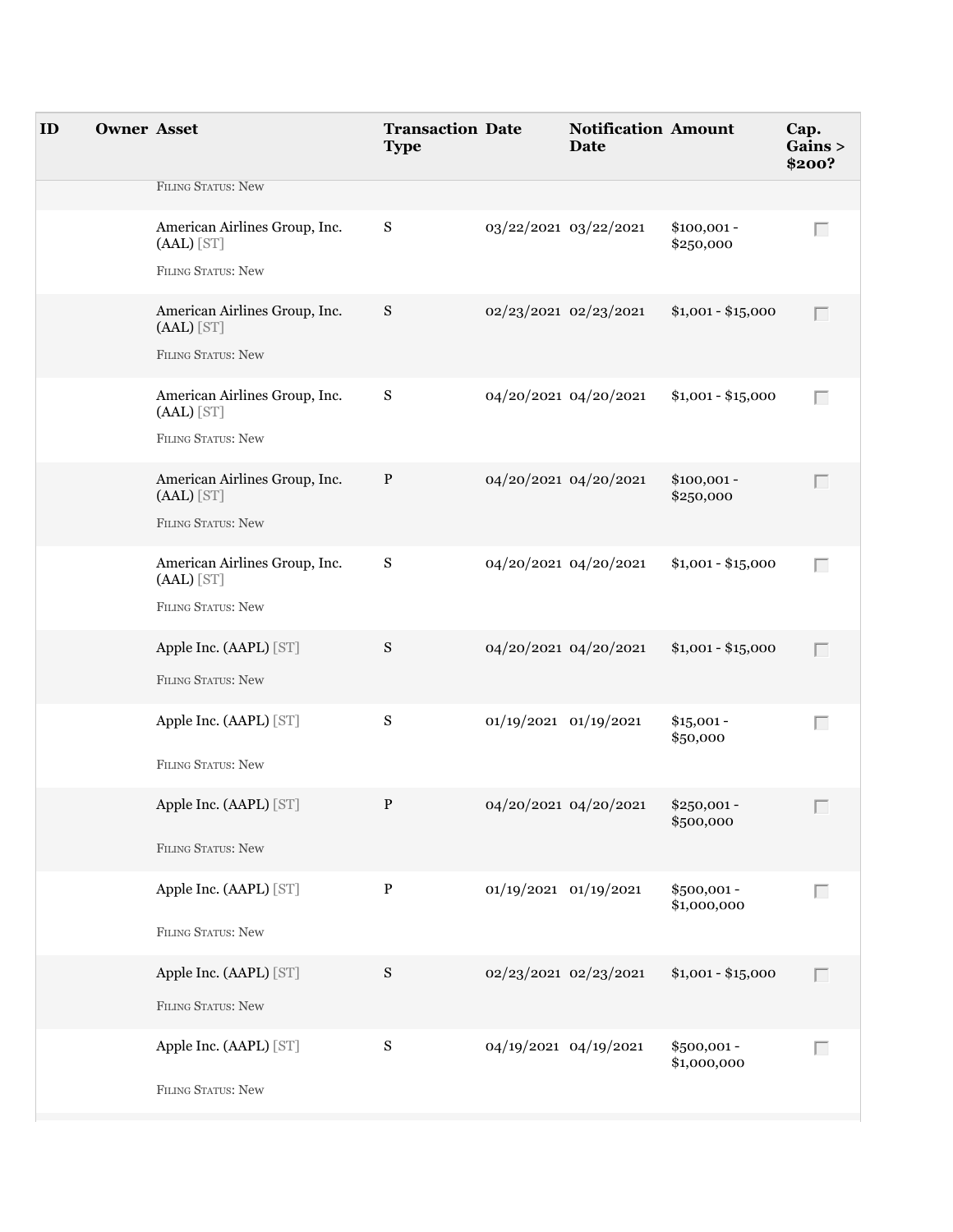| ${\bf ID}$ | <b>Owner Asset</b> |                                                              | <b>Transaction Date</b><br><b>Type</b> |                       | <b>Notification Amount</b><br>Date |                           | Cap.<br>Gains ><br>\$200? |
|------------|--------------------|--------------------------------------------------------------|----------------------------------------|-----------------------|------------------------------------|---------------------------|---------------------------|
|            |                    | Apple Inc. (AAPL) [ST]                                       | S                                      | 04/19/2021 04/19/2021 |                                    | $$250,001 -$<br>\$500,000 | П                         |
|            |                    | FILING STATUS: New                                           |                                        |                       |                                    |                           |                           |
|            |                    | Apple Inc. (AAPL) [ST]<br><b>FILING STATUS: New</b>          | ${\bf S}$                              |                       | 02/22/2021 02/22/2021              | $$1,001 - $15,000$        | Г                         |
|            |                    | Apple Inc. (AAPL) [ST]                                       | $\mathbf{P}$                           |                       | 02/22/2021 02/22/2021              | $$100,001 -$<br>\$250,000 | Г                         |
|            |                    | FILING STATUS: New                                           |                                        |                       |                                    |                           |                           |
|            |                    | Apple Inc. (AAPL) [ST]                                       | $\, {\bf P}$                           | 02/23/2021 02/23/2021 |                                    | $$100,001 -$<br>\$250,000 | Г                         |
|            |                    | FILING STATUS: New                                           |                                        |                       |                                    |                           |                           |
|            |                    | Apple Inc. (AAPL) [ST]                                       | ${\bf S}$                              |                       | 03/23/2021 03/23/2021              | $$1,001 - $15,000$        | Г                         |
|            |                    | FILING STATUS: New                                           |                                        |                       |                                    |                           |                           |
|            |                    | Apple Inc. (AAPL) [ST]                                       | ${\bf S}$                              |                       | 03/23/2021 03/23/2021              | $$1,001 - $15,000$        | Г                         |
|            |                    | FILING STATUS: New                                           |                                        |                       |                                    |                           |                           |
|            |                    | Applied Materials, Inc. (AMAT)<br>[ST]<br>FILING STATUS: New | P                                      |                       | 04/05/2021 04/05/2021              | $$50,001 -$<br>\$100,000  | Г                         |
|            |                    | Applied Materials, Inc. (AMAT)<br>[ST]                       | S                                      | 04/19/2021 04/19/2021 |                                    | $$50,001 -$<br>\$100,000  | Г                         |
|            |                    | FILING STATUS: New                                           |                                        |                       |                                    |                           |                           |
|            |                    | Applied Materials, Inc. (AMAT)<br>[ST]<br>FILING STATUS: New | $\mathbf{P}$                           |                       | 04/05/2021 04/05/2021              | $$50,001 -$<br>\$100,000  | $\Box$                    |
|            |                    | Applied Materials, Inc. (AMAT)<br>[ST]<br>FILING STATUS: New | S                                      |                       | 04/05/2021 04/05/2021              | $$1,001 - $15,000$        | Г                         |
|            |                    | Boeing Company (BA) [ST]<br>FILING STATUS: New               | $\mathbf{P}$                           | 02/23/2021 02/23/2021 |                                    | $$100,001 -$<br>\$250,000 | Г                         |
|            |                    | Boeing Company (BA) [ST]                                     | ${\bf S}$                              |                       | 04/05/2021 04/05/2021              | $$1,001 - $15,000$        | $\Box$                    |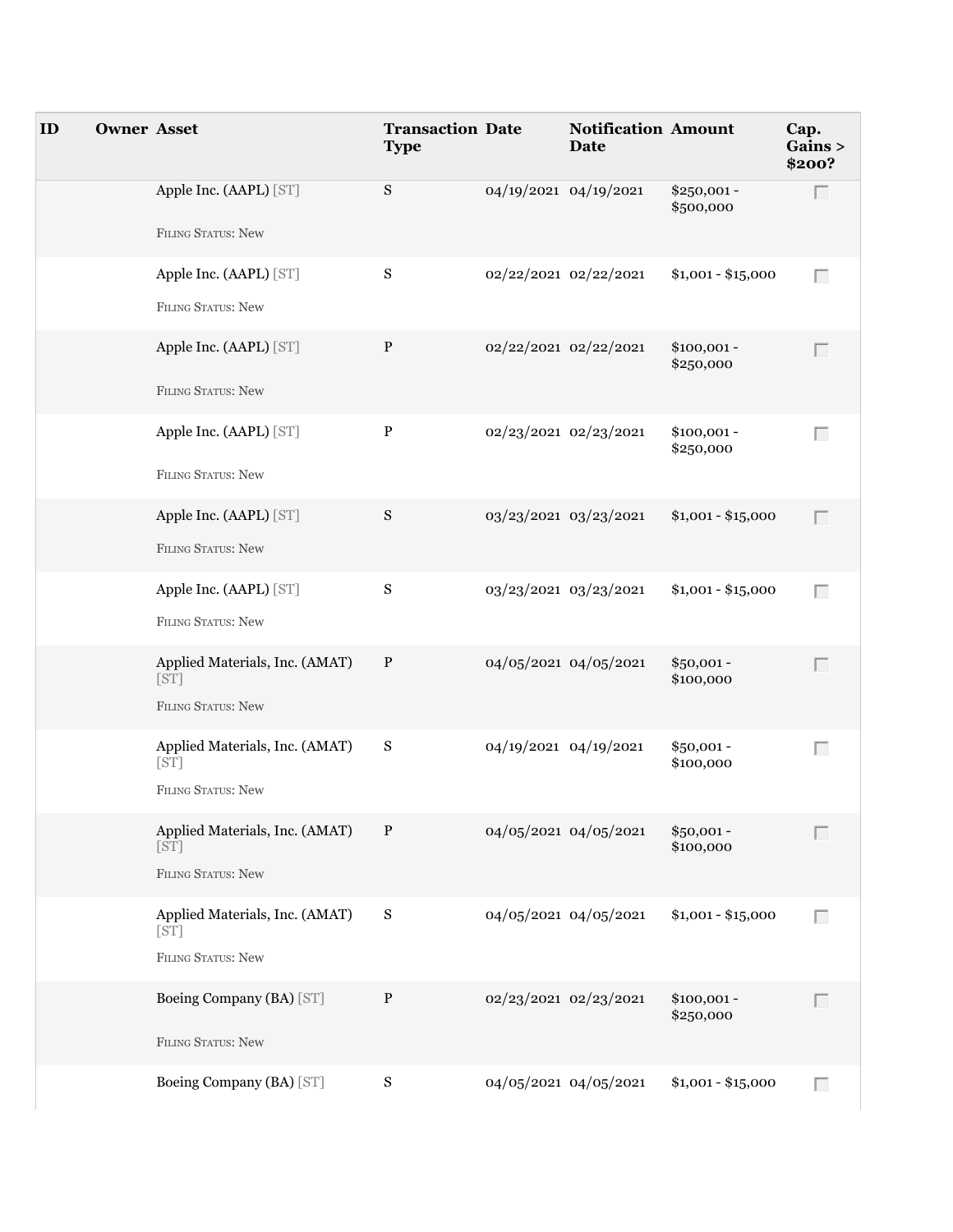| ID | <b>Owner Asset</b> |                                                | <b>Transaction Date</b><br><b>Type</b> |                       | <b>Notification Amount</b><br><b>Date</b> |                           | Cap.<br>Gains ><br>\$200? |
|----|--------------------|------------------------------------------------|----------------------------------------|-----------------------|-------------------------------------------|---------------------------|---------------------------|
|    |                    | <b>FILING STATUS: New</b>                      |                                        |                       |                                           |                           |                           |
|    |                    | Boeing Company (BA) [ST]                       | $\mathbf{P}$                           |                       | 04/05/2021 04/05/2021                     | $$100,001 -$<br>\$250,000 | Г                         |
|    |                    | FILING STATUS: New                             |                                        |                       |                                           |                           |                           |
|    |                    | Boeing Company (BA) [ST]                       | S                                      |                       | 02/22/2021 02/22/2021                     | $$100,001 -$<br>\$250,000 | $\Box$                    |
|    |                    | FILING STATUS: New                             |                                        |                       |                                           |                           |                           |
|    |                    | Boeing Company (BA) [ST]<br>FILING STATUS: New | S                                      |                       | 02/23/2021 02/23/2021                     | $$1,001 - $15,000$        | Г                         |
|    |                    |                                                |                                        |                       |                                           |                           |                           |
|    |                    | Boeing Company (BA) [ST]<br>FILING STATUS: New | ${\bf S}$                              |                       | 04/20/2021 04/20/2021                     | $$1,001 - $15,000$        | $\Box$                    |
|    |                    | Boeing Company (BA) [ST]                       | P                                      | 01/19/2021 01/19/2021 |                                           | $$100,001 -$<br>\$250,000 | $\Box$                    |
|    |                    | FILING STATUS: New                             |                                        |                       |                                           |                           |                           |
|    |                    | Boeing Company (BA) [ST]                       | ${\bf S}$                              | 01/19/2021 01/19/2021 |                                           | $$1,001 - $15,000$        | $\Box$                    |
|    |                    | FILING STATUS: New                             |                                        |                       |                                           |                           |                           |
|    |                    | Boeing Company (BA) [ST]                       | S                                      |                       | 03/22/2021 03/22/2021                     | $$100,001 -$<br>\$250,000 | $\Box$                    |
|    |                    | FILING STATUS: New                             |                                        |                       |                                           |                           |                           |
|    |                    | Boeing Company (BA) [ST]                       | S                                      |                       | 03/19/2021 03/19/2021                     | $$15,001 -$<br>\$50,000   | $\Box$                    |
|    |                    | FILING STATUS: New                             |                                        |                       |                                           |                           |                           |
|    |                    | Caterpillar, Inc. (CAT) [ST]                   | $\mathbf{P}$                           |                       | 04/20/2021 04/20/2021                     | $$100,001 -$<br>\$250,000 | $\Box$                    |
|    |                    | FILING STATUS: New                             |                                        |                       |                                           |                           |                           |
|    |                    | Caterpillar, Inc. (CAT) [ST]                   | ${\bf S}$                              |                       | 04/19/2021 04/19/2021                     | $$1,001 - $15,000$        | $\Box$                    |
|    |                    | FILING STATUS: New                             |                                        |                       |                                           |                           |                           |
|    |                    | Chevron Corporation (CVX) [ST] S               |                                        |                       | 04/20/2021 04/20/2021                     | $$1,001 - $15,000$        | $\Box$                    |
|    |                    | FILING STATUS: New                             |                                        |                       |                                           |                           |                           |
|    |                    | Chevron Corporation (CVX) [ST] S               |                                        |                       | 04/20/2021 04/20/2021                     | $$1,001 - $15,000$        | $\Box$                    |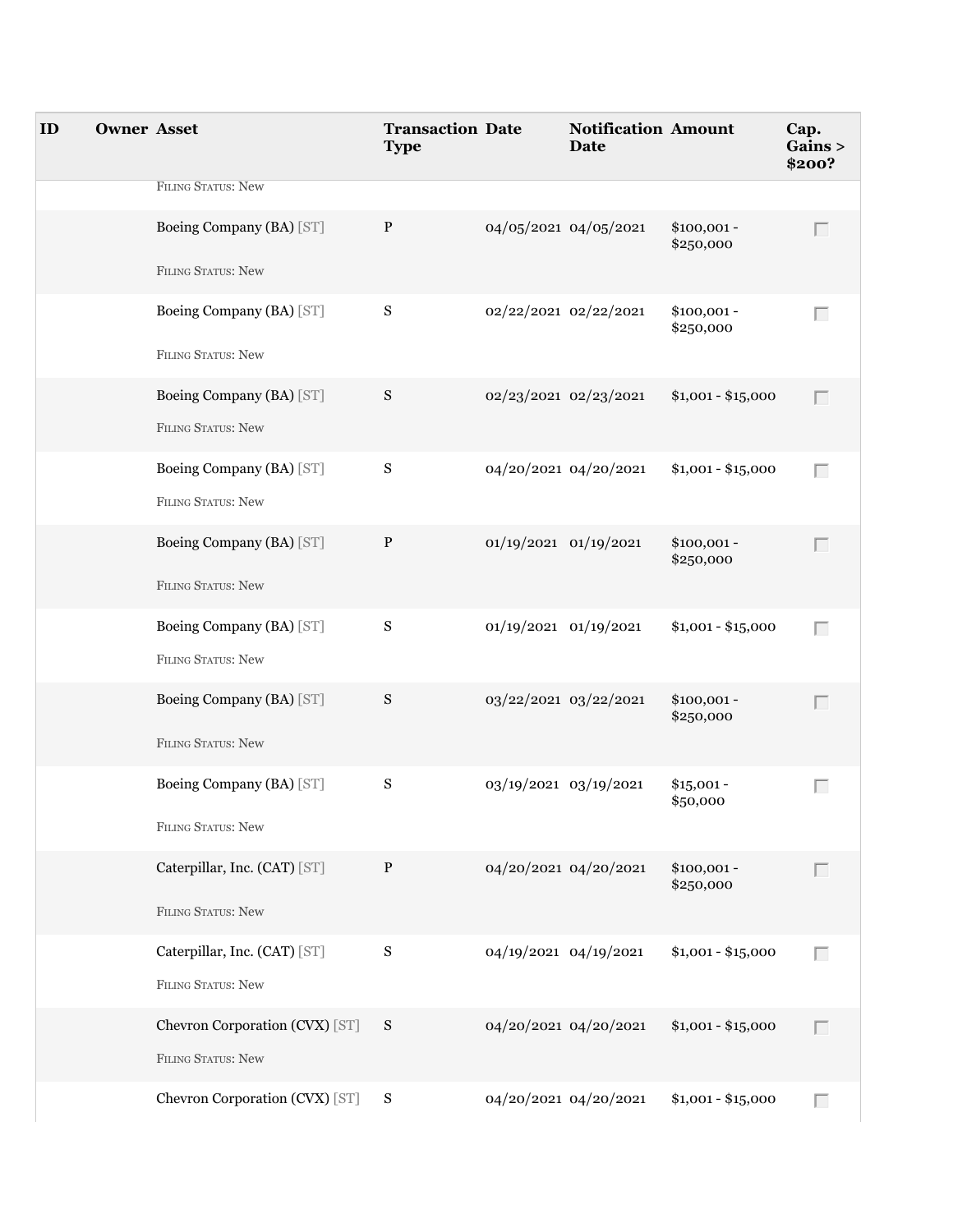| ID | <b>Owner Asset</b> |                                                            | <b>Transaction Date</b><br><b>Type</b> |                       | <b>Notification Amount</b><br><b>Date</b> |                           | Cap.<br>Gains ><br>\$200? |
|----|--------------------|------------------------------------------------------------|----------------------------------------|-----------------------|-------------------------------------------|---------------------------|---------------------------|
|    |                    | FILING STATUS: New                                         |                                        |                       |                                           |                           |                           |
|    |                    | Chevron Corporation (CVX) [ST] P                           |                                        |                       | 04/20/2021 04/20/2021                     | $$100,001 -$<br>\$250,000 |                           |
|    |                    | FILING STATUS: New                                         |                                        |                       |                                           |                           |                           |
|    |                    | Chevron Corporation (CVX) [ST]<br>FILING STATUS: New       | S                                      | 02/23/2021 02/23/2021 |                                           | $$1,001 - $15,000$        | Г                         |
|    |                    | Chevron Corporation (CVX) [ST]                             | $\mathbf{P}$                           |                       | 04/05/2021 04/05/2021                     | $$100,001 -$<br>\$250,000 | Г                         |
|    |                    | FILING STATUS: New                                         |                                        |                       |                                           |                           |                           |
|    |                    | Chevron Corporation (CVX) [ST] P                           |                                        |                       | 02/23/2021 02/23/2021                     | $$50,001 -$<br>\$100,000  | Г                         |
|    |                    | FILING STATUS: New                                         |                                        |                       |                                           |                           |                           |
|    |                    | Chevron Corporation (CVX) [ST]<br>FILING STATUS: New       | S                                      |                       | 04/05/2021 04/05/2021                     | $$1,001 - $15,000$        | Г                         |
|    |                    | Chevron Corporation (CVX) [ST]                             | S                                      | 03/22/2021 03/22/2021 |                                           | $$50,001 -$<br>\$100,000  | Г                         |
|    |                    | FILING STATUS: New                                         |                                        |                       |                                           |                           |                           |
|    |                    | Facebook, Inc. - Class A (FB) [ST] P<br>FILING STATUS: New |                                        |                       | 02/23/2021 02/23/2021                     | \$250,001 -<br>\$500,000  | Г                         |
|    |                    |                                                            |                                        |                       |                                           |                           |                           |
|    |                    | Facebook, Inc. - Class A (FB) [ST] S                       |                                        |                       | 03/22/2021 03/22/2021                     | $$250,001 -$<br>\$500,000 | $\Box$                    |
|    |                    | FILING STATUS: New                                         |                                        |                       |                                           |                           |                           |
|    |                    | Facebook, Inc. - Class A (FB) [ST] S<br>FILING STATUS: New |                                        |                       | 02/23/2021 02/23/2021                     | $$1,001 - $15,000$        |                           |
|    |                    | Facebook, Inc. - Class A (FB) [ST] P                       |                                        |                       | 04/20/2021 04/20/2021                     | $$100,001 -$<br>\$250,000 | Г                         |
|    |                    | <b>FILING STATUS: New</b>                                  |                                        |                       |                                           |                           |                           |
|    |                    | Facebook, Inc. - Class A (FB) [ST] P                       |                                        |                       | 04/20/2021 04/20/2021                     | $$15,001 -$<br>\$50,000   | Г                         |
|    |                    | FILING STATUS: New                                         |                                        |                       |                                           |                           |                           |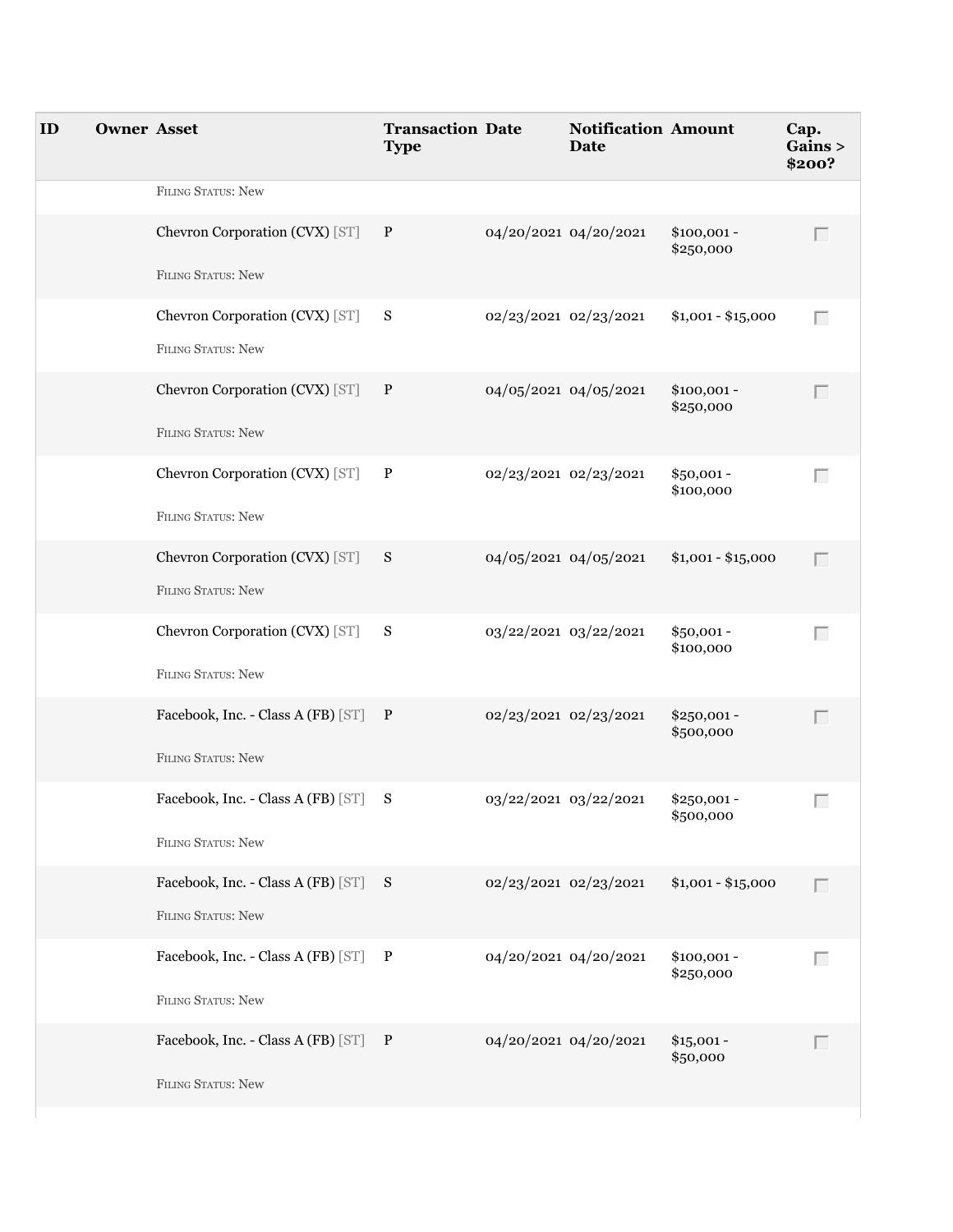| ID | <b>Owner Asset</b> |                                                            | <b>Transaction Date</b><br><b>Type</b> |                       | <b>Notification Amount</b><br><b>Date</b> |                           | Cap.<br>Gains ><br>\$200? |
|----|--------------------|------------------------------------------------------------|----------------------------------------|-----------------------|-------------------------------------------|---------------------------|---------------------------|
|    |                    | Facebook, Inc. - Class A (FB) [ST] S<br>FILING STATUS: New |                                        |                       | 04/20/2021 04/20/2021                     | $$1,001 - $15,000$        | П                         |
|    |                    | FedEx Corporation (FDX) [ST]<br>FILING STATUS: New         | S                                      | 01/19/2021 01/19/2021 |                                           | $$1,001 - $15,000$        |                           |
|    |                    | FedEx Corporation (FDX) [ST]<br>FILING STATUS: New         | S                                      |                       | 02/22/2021 02/22/2021                     | $$1,001 - $15,000$        | Г                         |
|    |                    | FedEx Corporation (FDX) [ST]<br>FILING STATUS: New         | $\mathbf{P}$                           | 01/19/2021 01/19/2021 |                                           | $$250,001 -$<br>\$500,000 | Г                         |
|    |                    | FedEx Corporation (FDX) [ST]<br>FILING STATUS: New         | S                                      | 04/19/2021 04/19/2021 |                                           | $$250,001 -$<br>\$500,000 | Г                         |
|    |                    | FedEx Corporation (FDX) [ST]<br>FILING STATUS: New         | S                                      |                       | 03/23/2021 03/23/2021                     | $$1,001 - $15,000$        | Г                         |
|    |                    | FedEx Corporation (FDX) [ST]<br>FILING STATUS: New         | S                                      |                       | 03/22/2021 03/22/2021                     | \$250,001 -<br>\$500,000  | Г                         |
|    |                    | FedEx Corporation (FDX) [ST]<br>FILING STATUS: New         | $\mathbf{P}$                           |                       | 03/23/2021 03/23/2021                     | \$250,001 -<br>\$500,000  | Г                         |
|    |                    | Microsoft Corporation (MSFT)<br>[ST]<br>FILING STATUS: New | S                                      |                       | 03/23/2021 03/23/2021                     | $$1,001 - $15,000$        |                           |
|    |                    | Microsoft Corporation (MSFT)<br>[ST]<br>FILING STATUS: New | S                                      |                       | 03/23/2021 03/23/2021                     | $$1,001 - $15,000$        |                           |
|    |                    | Microsoft Corporation (MSFT)<br>[ST]<br>FILING STATUS: New | S                                      | 04/19/2021 04/19/2021 |                                           | $$250,001 -$<br>\$500,000 | Г                         |
|    |                    | Microsoft Corporation (MSFT)<br>[ST]<br>FILING STATUS: New | P                                      |                       | 02/23/2021 02/23/2021                     | \$250,001 -<br>\$500,000  | Г                         |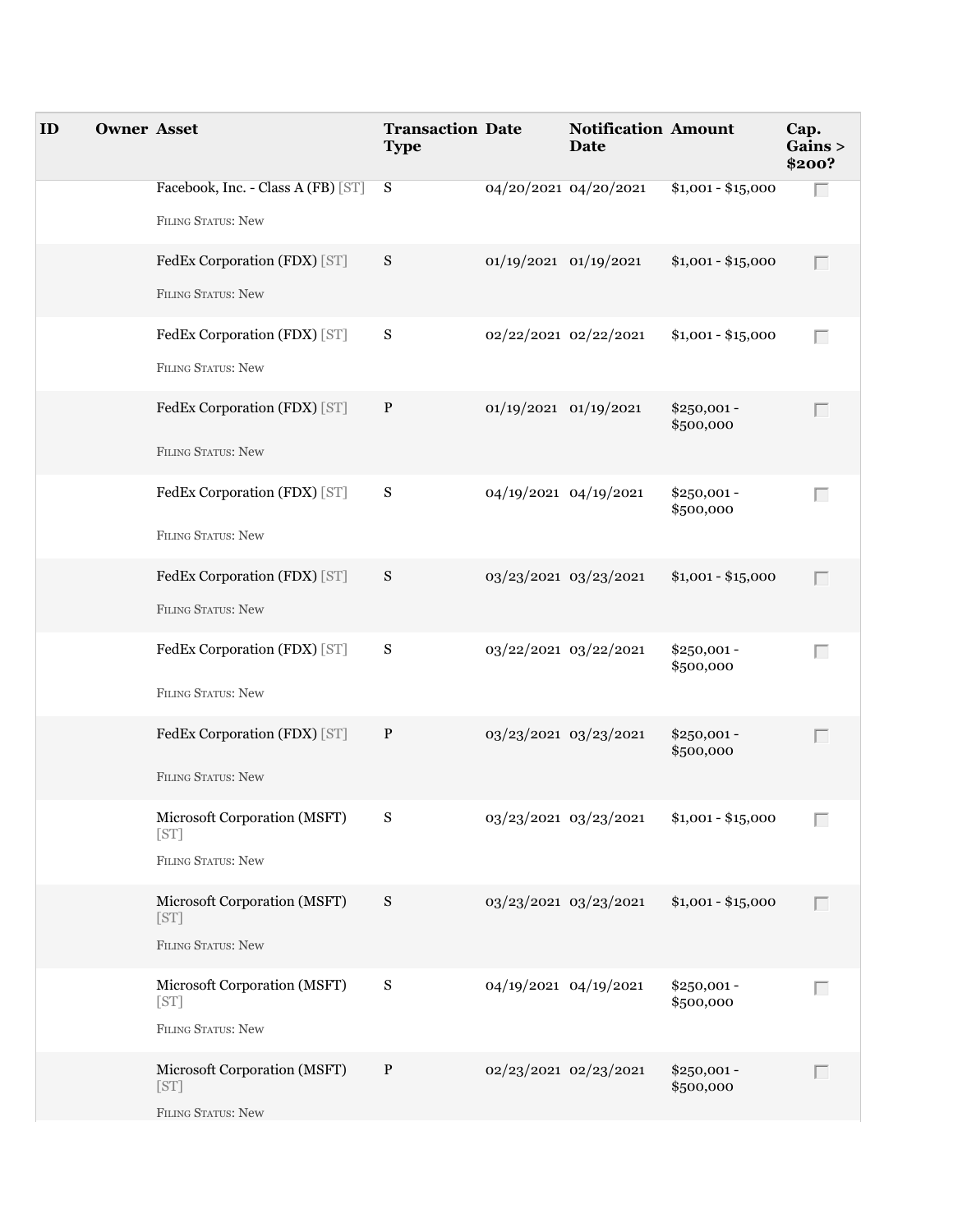| ID | <b>Owner Asset</b> |                                                   | <b>Transaction Date</b><br><b>Type</b> | <b>Notification Amount</b><br>Date |                             | Cap.<br>Gains ><br>\$200? |
|----|--------------------|---------------------------------------------------|----------------------------------------|------------------------------------|-----------------------------|---------------------------|
|    |                    | Microsoft Corporation (MSFT)<br>[ST]              | S                                      | 02/23/2021 02/23/2021              | $$1,001 - $15,000$          | Г                         |
|    |                    | FILING STATUS: New                                |                                        |                                    |                             |                           |
|    |                    | Microsoft Corporation (MSFT)<br>[ST]              | S                                      | 02/17/2021 02/17/2021              | $$500,001 -$<br>\$1,000,000 | Г                         |
|    |                    | FILING STATUS: New                                |                                        |                                    |                             |                           |
|    |                    | Microsoft Corporation (MSFT)<br>$\left[ST\right]$ | $\mathbf{P}$                           | 01/19/2021 01/19/2021              | \$500,001-<br>\$1,000,000   | Г                         |
|    |                    | FILING STATUS: New                                |                                        |                                    |                             |                           |
|    |                    | Microsoft Corporation (MSFT)<br>[ST]              | S                                      | 01/19/2021 01/19/2021              | $$15,001 -$<br>\$50,000     | Г                         |
|    |                    | FILING STATUS: New                                |                                        |                                    |                             |                           |
|    |                    | PayPal Holdings, Inc. (PYPL) [ST] P               |                                        | 01/19/2021 01/19/2021              | $$100,001 -$<br>\$250,000   | Г                         |
|    |                    | FILING STATUS: New                                |                                        |                                    |                             |                           |
|    |                    | PayPal Holdings, Inc. (PYPL) [ST] S               |                                        | 01/19/2021 01/19/2021              | $$1,001 - $15,000$          | Г                         |
|    |                    | FILING STATUS: New                                |                                        |                                    |                             |                           |
|    |                    | PayPal Holdings, Inc. (PYPL) [ST] P               |                                        | 02/23/2021 02/23/2021              | $$250,001 -$<br>\$500,000   | Г                         |
|    |                    | <b>FILING STATUS: New</b>                         |                                        |                                    |                             |                           |
|    |                    | PayPal Holdings, Inc. (PYPL) [ST] S               |                                        | 02/22/2021 02/22/2021              | $$100,001 -$<br>\$250,000   | Г                         |
|    |                    | FILING STATUS: New                                |                                        |                                    |                             |                           |
|    |                    | PayPal Holdings, Inc. (PYPL) [ST] S               |                                        | 02/23/2021 02/23/2021              | $$1,001 - $15,000$          | Г                         |
|    |                    | FILING STATUS: New                                |                                        |                                    |                             |                           |
|    |                    | PayPal Holdings, Inc. (PYPL) [ST] S               |                                        | 04/19/2021 04/19/2021              | $$250,001 -$<br>\$500,000   | Г                         |
|    |                    | FILING STATUS: New                                |                                        |                                    |                             |                           |
|    |                    | PayPal Holdings, Inc. (PYPL) [ST] S               |                                        | 03/23/2021 03/23/2021              | $$1,001 - $15,000$          | Г                         |
|    |                    | FILING STATUS: New                                |                                        |                                    |                             |                           |
|    |                    | UnitedHealth Group Incorporated S                 |                                        | 04/19/2021 04/19/2021              | $$100,001 -$                |                           |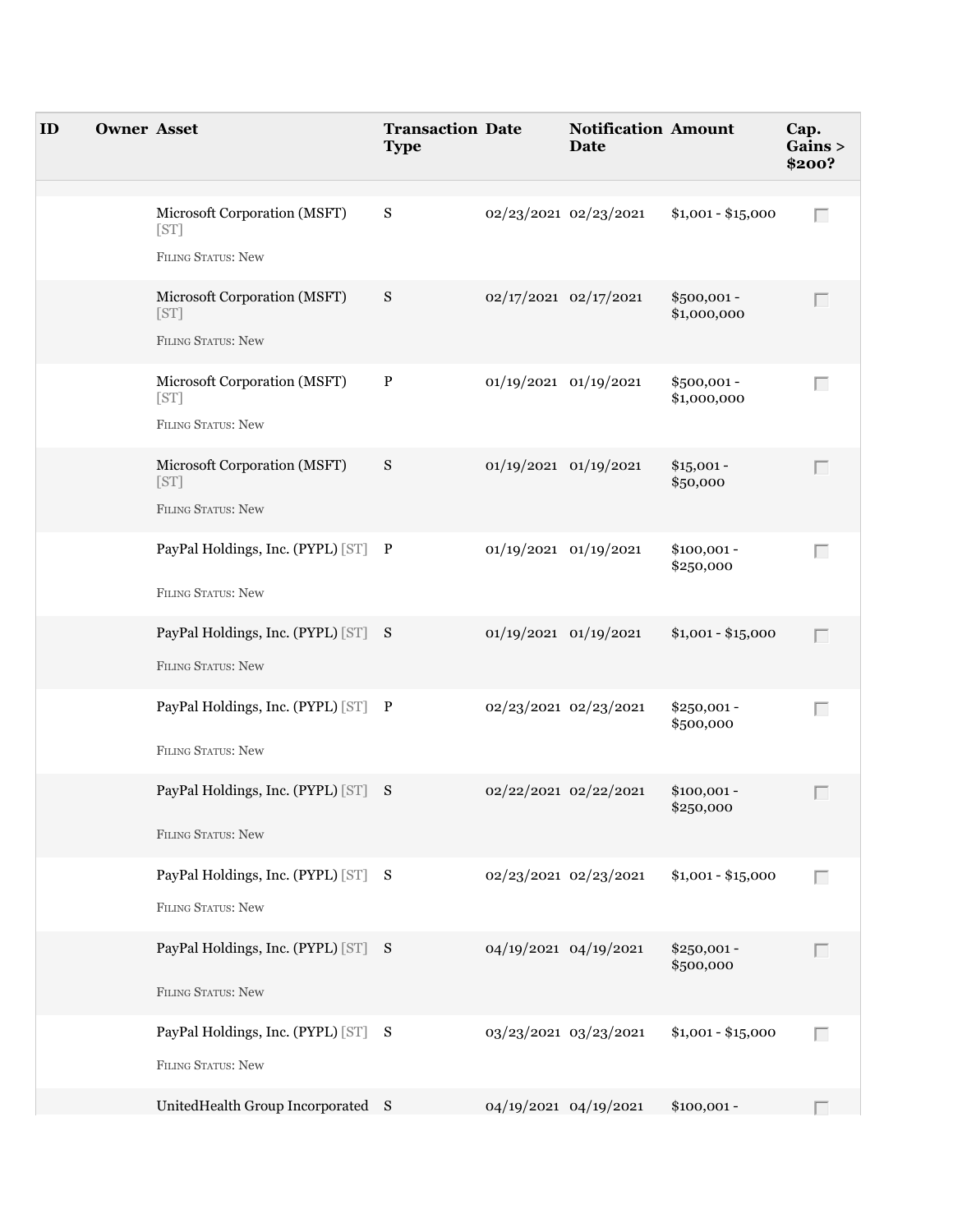| ID | <b>Owner Asset</b> |                                                              | <b>Transaction Date</b><br><b>Type</b> |                       | <b>Notification Amount</b><br>Date |                           | Cap.<br>Gains ><br>\$200? |
|----|--------------------|--------------------------------------------------------------|----------------------------------------|-----------------------|------------------------------------|---------------------------|---------------------------|
|    |                    | Common Stock (UNH) [ST]                                      |                                        |                       |                                    | \$250,000                 |                           |
|    |                    | <b>FILING STATUS: New</b>                                    |                                        |                       |                                    |                           |                           |
|    |                    | UnitedHealth Group Incorporated P<br>Common Stock (UNH) [ST] |                                        |                       | 04/05/2021 04/05/2021              | $$100,001 -$<br>\$250,000 | Г                         |
|    |                    | <b>FILING STATUS: New</b>                                    |                                        |                       |                                    |                           |                           |
|    |                    | UnitedHealth Group Incorporated S<br>Common Stock (UNH) [ST] |                                        |                       | 04/05/2021 04/05/2021              | $$1,001 - $15,000$        | Г                         |
|    |                    | <b>FILING STATUS: New</b>                                    |                                        |                       |                                    |                           |                           |
|    |                    | Verizon Communications Inc. (VZ) S<br>[ST]                   |                                        |                       | 04/08/2021 04/08/2021              | $$15,001 -$<br>\$50,000   | Г                         |
|    |                    | <b>FILING STATUS: New</b>                                    |                                        |                       |                                    |                           |                           |
|    |                    | Verizon Communications Inc. (VZ) S<br>[ST]                   |                                        | 04/07/2021 04/07/2021 |                                    | $$100,001 -$<br>\$250,000 | Г                         |
|    |                    | <b>FILING STATUS: New</b>                                    |                                        |                       |                                    |                           |                           |
|    |                    | Verizon Communications Inc. (VZ) S<br>[ST]                   |                                        |                       | 04/20/2021 04/20/2021              | $$1,001 - $15,000$        | Г                         |
|    |                    | <b>FILING STATUS: New</b>                                    |                                        |                       |                                    |                           |                           |
|    |                    | Verizon Communications Inc. (VZ) P<br>[ST]                   |                                        | 04/20/2021 04/20/2021 |                                    | $$250,001 -$<br>\$500,000 | Г                         |
|    |                    | <b>FILING STATUS: New</b>                                    |                                        |                       |                                    |                           |                           |
|    |                    | Verizon Communications Inc. (VZ) P<br>[ST]                   |                                        |                       | 04/20/2021 04/20/2021              | $$15,001 -$<br>\$50,000   | Г                         |
|    |                    | <b>FILING STATUS: New</b>                                    |                                        |                       |                                    |                           |                           |
|    |                    | Verizon Communications Inc. (VZ) S<br>[ST]                   |                                        |                       | 03/23/2021 03/23/2021              | $$1,001 - $15,000$        |                           |
|    |                    | FILING STATUS: New                                           |                                        |                       |                                    |                           |                           |
|    |                    | Verizon Communications Inc. (VZ) P<br>[ST]                   |                                        | 03/23/2021 03/23/2021 |                                    | $$100,001 -$<br>\$250,000 | Г                         |
|    |                    | <b>FILING STATUS: New</b>                                    |                                        |                       |                                    |                           |                           |
|    |                    | Walt Disney Company (DIS) [ST] P                             |                                        |                       | 04/20/2021 04/20/2021              | $$1,001 - $15,000$        |                           |
|    |                    | <b>FILING STATUS: New</b>                                    |                                        |                       |                                    |                           |                           |
|    |                    | Walt Disney Company (DIS) [ST] P                             |                                        |                       | 04/20/2021 04/20/2021              | $$100,001 -$<br>\$250,000 | Г                         |